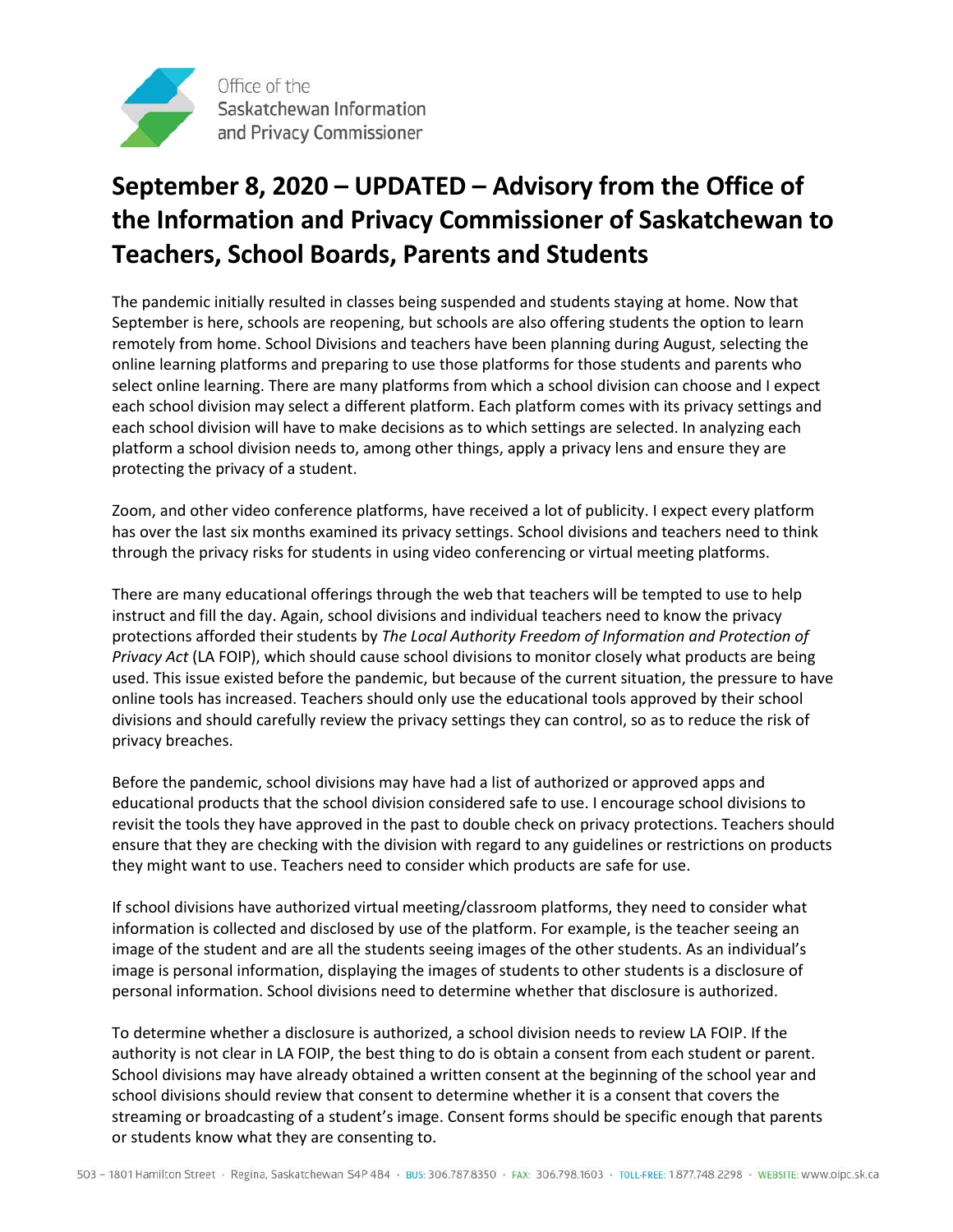I need to distinguish between the teachers seeing an image of each student in the class versus all students seeing the images of one another. The teacher seeing an image of a student is close to what the teacher would see if in a normal classroom. All students seeing the image of one another is a somewhat different issue because when this occurs, the images may be viewed by not only other students, but parents of the students, family members of the students, or caregivers of the students who are in the home. The streaming or broadcasting is potentially much broader than the teacher and other students in the class. Again, consent of a student or a parent can deal with this.

There are many questions for school divisions to consider in an online learning environment. What if a parent or student does not consent to the streaming or broadcasting of the student's image to other students? Has the school division made provisions for students/parents to not consent to the streaming or broadcasting of the student's image? Does the selected platform allow for students/parents opting out of streaming or broadcasting images? What if the student or parent turns off the camera on the home device? What if the student or parent puts masking tape over the lens of the camera? Should or does the school division encourage staff to advise students to turn off the camera and only turn on the microphone when a student is speaking?

The pandemic has given rise to many new privacy issues but, when one reflects, the principles that existed before the pandemic still apply. Does a school division have the authority to collect personal information? How will the school division/teacher use the personal information (student image)? Does the school division/teacher have authority to disclose (stream or broadcast) student personal information? Has the school division/teacher taken steps to safeguard the student's personal information? These were all relevant questions before the pandemic and the questions remain relevant today.

For parents that have chosen distant education or online learning for the time being, the pressure is there to search for and use educational apps. My office has no jurisdiction over what parents do, but I would encourage parents to do some research on educational tools and the impact on their child's privacy and ask questions if needed. One would not want your child's profile, pictures, art work, and essays to show up in unexpected places.

Finally, students, you have some responsibility in this area too. As you work with various educational tools, you can check in to see how well your privacy is protected. Where you have concerns, you should let your parent, your teacher, or your school division know.

I would recommend that school divisions, teachers and students check the privacy policies, terms of use, and privacy settings of every educational app that they are considering using.

If any staff member has questions, I would suggest the staff member call the designated access and privacy officer for the school division.

For an advisory that looks at similar issues from a different point of view, you can check out my advisory on [virtual meetings.](https://oipc.sk.ca/advisory-from-the-office-of-the-information-and-privacy-commissioner-of-saskatchewan-on-pandemic-and-virtual-meetings/)

If a school division is evaluating a particular platform, it should consider a privacy impact assessment (PIA). If there is no time to do this, the questions they would be asked during such an assessment should be asked by the director, superintendents, or the access and privacy officer. For details regarding a PIA, se[e Privacy Impact Assessment:](https://oipc.sk.ca/assets/privacy-impact-assessment-guidance-document.pdf) A Guidance Document.